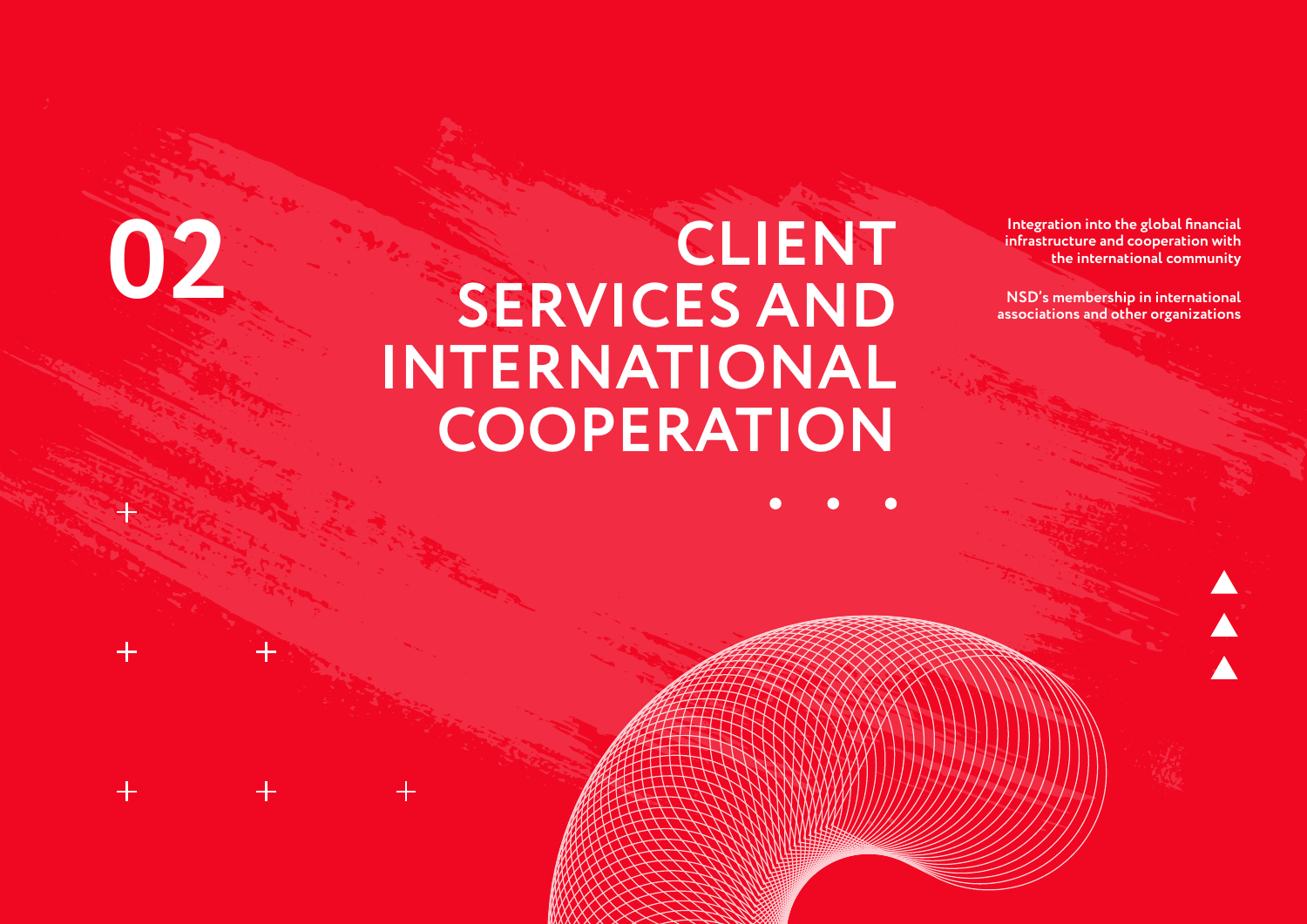# **Client Services**

NATIONAL<br>SETTLEMENT<br>DEPOSITORY

In 2019, NSD continued to develop electronic communications with clients: NSD's clients were offered a new, state-of-the-art communication channel, Web-client for Depository and Clearing Services (DCS Web-client), the main benefits of which are modern and user-friendly interface and usability.

In 2019, NSD launched its new web site optimized for desktops, tablets, and mobile devices, with effective navigation design and a modern search engine.

The web site contains a self-service technical support portal that allows users to submit and track support requests and view the request history.

In 2019, further improvements were made to the User Account (LKU), the service designed to submit documents to NSD in electronic format, track their statuses in realtime, and view the full list of submitted documents, including the dates when relevant actions were taken on those documents. In 2019, 55% of the documents submitted to NSD by clients were submitted through their User Accounts.

Active communications with clients were maintained both through physical seminars and webinars: in total, 12 seminars and webinars were provided in 2019, with more than 1,000 participants.

# **International Cooperation**

The main goal of NSD's international activities is to widen the scope of opportunities available to the company's clients

**INTEGRATION INTO THE GLOBAL FINANCIAL INFRASTRUCTURE AND COOPERATION WITH THE INTERNATIONAL COMMUNITY**

NSD's key goals in the global arena are to build a positive reputation of the company and Russian securities market, promote the Russian securities market, strengthen relationships with foreign partners, and share experience and expertise in various financial areas.

To those ends, NSD holds regular bilateral meetings with its partners, participates actively in a number of international organizations, attends major international forums and conferences, and acts as a member of some intergovernmental committees and working groups.

# **Bilateral meetings**

In February 2019, in Minsk, NSD's representatives met with officials from the Ministry of Finance of Belarus to discuss certain initiatives and cooperation plans between the systemically important financial market infrastructures of Belarus and Russia.

A number of key meetings with partners also took place on the sidelines of SIBOS 2019, including with CSDs of South Korea, China, Vietnam, South Africa, and Taiwan, as well as with Euroclear and Clearstream.

1

**2**  $\overline{2}$ 

> 4 5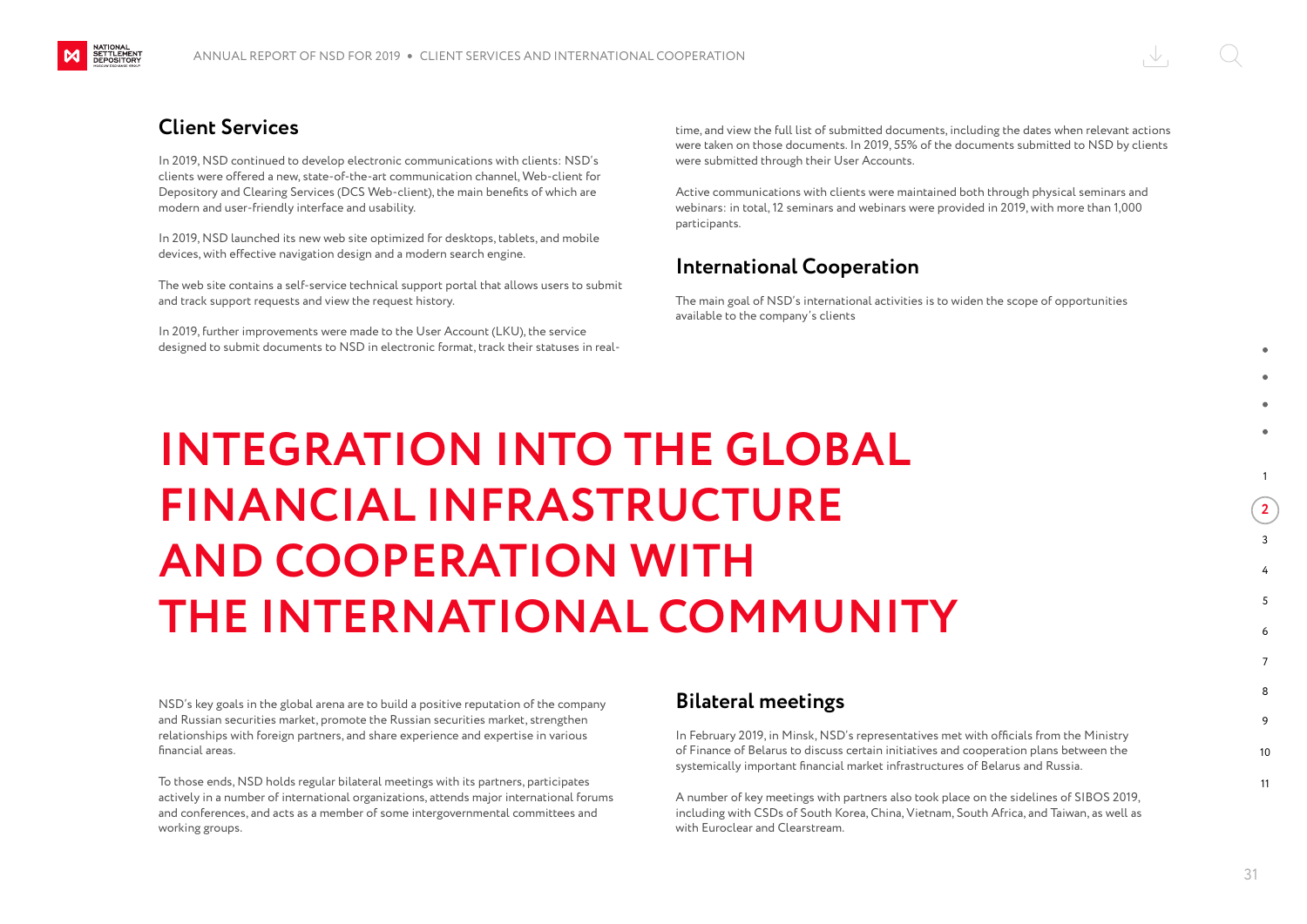

In addition, major meetings with representatives of CSDs of China, South Korea, Turkey, and some CIS countries (Belarus and Georgia) took place during the Moscow Exchange Forum 2019.

# **Multilateral cooperation formats**

In 2019, as a member of the Association of Eurasian Central Securities Depositories (AECSD), NSD took steps to strengthen relationships across the region, which contributed to greater integration between AECSD members.

A traditional training seminar for AECSD members took place in June 2019 in Dushanbe, Republic of Tajikistan. The seminar was attended by representatives of 9 countries: Armenia, Belarus, Kazakhstan, Kyrgyzstan, Uzbekistan, Russia, Tajikistan, Turkey, and South Korea. Among the guests were also representatives of the Stock Exchange, Ministry of Finance, and National Bank of Tajikistan. For the first time in the history of such seminars, speakers from NSD and Moscow Exchange participated in the seminar by video conferencing (Webex), which allowed them to provide comprehensive information in response to all questions raised by seminar participants.

The Joint Conference of the AECSD and the International Association of Exchanges, named "Integration Processes on Financial Markets: Eurasia and Global Economy", took place in September 2019 in Bishkek, Kyrgyzstan, featuring senior executives and leading experts in stock exchange/depository operations from CIS and other countries.

The conference was attended by more than 100 delegates, including representatives of CSDs from CIS countries, ICSDs, stock exchanges, regulators, investment banks, analytical agencies, and international organizations, as well as representatives of the financial sector of China, Turkey, United Kingdom, Iran, South Korea, Belgium, and other countries.

By tradition, the conference involved the Annual General Meeting of AECSD members attended by representatives of AECSD members and observers. The Meeting participants discussed prospects and outcomes of various international initiatives, such as the 2019 conference of the World Forum of CSDs (WFC) in Morocco and the forthcoming WFC conference 2021 in the Czech Republic, the Single Disclosure project, the World CSD Fact Book, the E-learning initiative, successful cooperation with the Asia-Pacific Central Securities Depository Group (ACG), and further cooperation with other regional CSD associations. AECSD members were presented a number of projects: further improvement of the web site, trainings and seminars, new missions and members of working groups, etc. By a decision taken by the AECSD members, the Central Depository of Armenia (CDA) took the chair in the AECSD, and Vagan Stepanyan, President of the CDA, became the new Chairman of the Association. The next international conference of the AECSD will take place in the Republic of Armenia in September 2020, and the next international training seminar of the AECSD will be hosted by the Republic of Belarus in June 2020.

On 14 November 2019, in Moscow, the AECSD and the Advisory Committee on Financial Markets of the Board of the Eurasian Economic Commission (EEC) signed a Memorandum of Cooperation. The signing ceremony was attended by Timur Zhaksylykov, Minister for Economics and Financial Policy of the EEC, and Vagan Stepanyan, Director of the Central Depository of Armenia, Chairman of the AECSD. On behalf of NSD acting as AECSD Secretariat, the event was attended by Maria Krasnova, Deputy Chairman of NSD's Executive Board. The parties agreed to establish longterm cooperation in the field of depository activities, improve the custody systems in securities markets, and develop financial market infrastructures. The signatories noted that joint efforts and expanded cooperation were extremely important for the development of integration processes in the Eurasian region, putting in place integrated securities market infrastructure, and introducing new financial technologies. Moreover, it was noted that the depositories of the Eurasian Economic Union (EAEU) member countries play the key role in setting the stage for the implementation of the Concept for the Common Financial Market of the EAEU, and that their experience and expertise could be extensively used in this process.

# **WFC**

As a member of the Board of the World Forum of CSDs (WFC), NSD plays an active role in its work. In particular, NSD's representatives attended the WFC Conference in Marrakesh, Morocco, in April 2019. The WFC 2019 program was focused mainly on the impact new technologies have on CSDs' principal business. The Conference participants discussed various IT-related aspects, including prospects of cloud computing, cyber security, robotics, and artificial intelligence. At the joint session of regional CSD associations, their general secretaries discussed the recent trends and challenges faced by securities markets across the regions.

As part of the WFC 2019, meetings of the regional CSD associations were held. In particular, the AECSD arranged a regional meeting attended by its members from Armenia, India, Kazakhstan, South Korea, Russia, and Turkey. The meeting participants discussed recent business developments and were updated on the AECSD's activities and preliminary results of the WFC's E-learning initiative development. The meeting was wrapped up with a discussion of hot topics to be addressed by the forthcoming Annual General Meeting of the AECSD.

# **Other activities**

NSD also develops contacts with key players in the global financial sector and participates, on a regular basis, in events hosted by other regional associations, as well as in major international conferences and forums.

In March 2019, in Yogyakarta, Indonesia, the 21st ACG seminar took place, which, as part of cooperation between the AECSD and the ACG, was attended by representatives

1 **2**  $\overline{2}$ 

> 4 5

10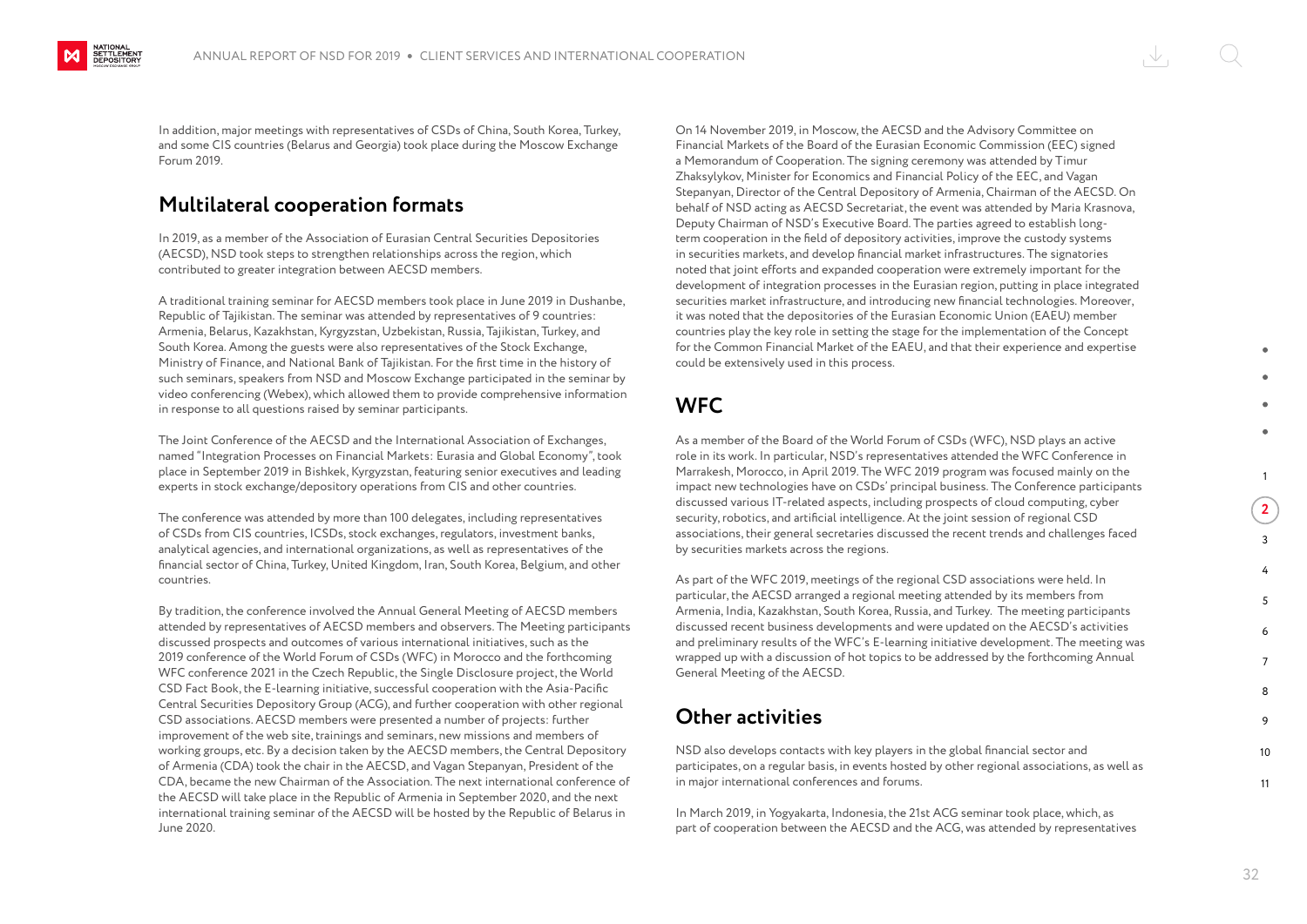

of NSD permanently acting as the AECSD Secretariat. The AECSD Secretariat presented the key areas of focus both of the Association and its members, as well as the progress in research and implementation of contemporary digital technologies (blockchain, DLT, AI, robotics). The presentation was highly praised by the seminar sponsors and ACG Secretariat, and the seminar participants found it very useful to get insight into CSDs' activities across the AECSD region.

In November 2019, the ACG hosted an international conference in Bangkok, Thailand, at which NSD made a presentation focused on e-voting systems, the WFC's E-learning platform, and NSD and AECSD's other prospective projects and initiatives.

In April 2019, the 10th Moscow Exchange Forum attended by more than 2,000 participants took place. The key topics addressed by the Forum were financial policy in support of economic growth and financial and capital market drivers. The Forum was attended by representatives of banks and brokerage companies, Russian and global investment funds, independent experts and analysts, regulators, and business owners.

In June 2019, NSD's representatives attended The Network Forum in Athens, Greece. The Network Forum is a platform for discussion of challenges facing the financial services industry. The Forum provides a wide range of opportunities both for understanding key trends in financial markets and for networking.

In October 2019, a SIBOS international conference was held in London. During the event, Maria Krasnova, Deputy Chairman of NSD's Executive Board, gave an interview on «The Future of the Securities Market Infrastructure in Russia».

### **Participation in intergovernmental commissions**

The Asia-Pacific Region remains one of the key focuses of NSD's international cooperation.

The 20th meeting of the Sub-commission for Financial Cooperation of the Russian-Chinese Commission for the Preparation of Regular Meetings between Heads of Governments took place in August 2019 in Kaliningrad, Russia. Arman Melkumyan, Head of NSD's Network Management Division, was among those who attended the meeting of the Sub-commission's working group on cooperation in the financial markets, and the Sub-commission's plenary meeting.

The meeting participants discussed potential ways of cooperation in the financial sector between Russia and China, including development of cooperation in the context of various aspects of their CSDs' operations, information sharing regarding the national stock markets and CSDs' services (including custody, settlement, and information services), and cooperation within the regional CSD associations.



1

**2**  $\overline{2}$ 

10